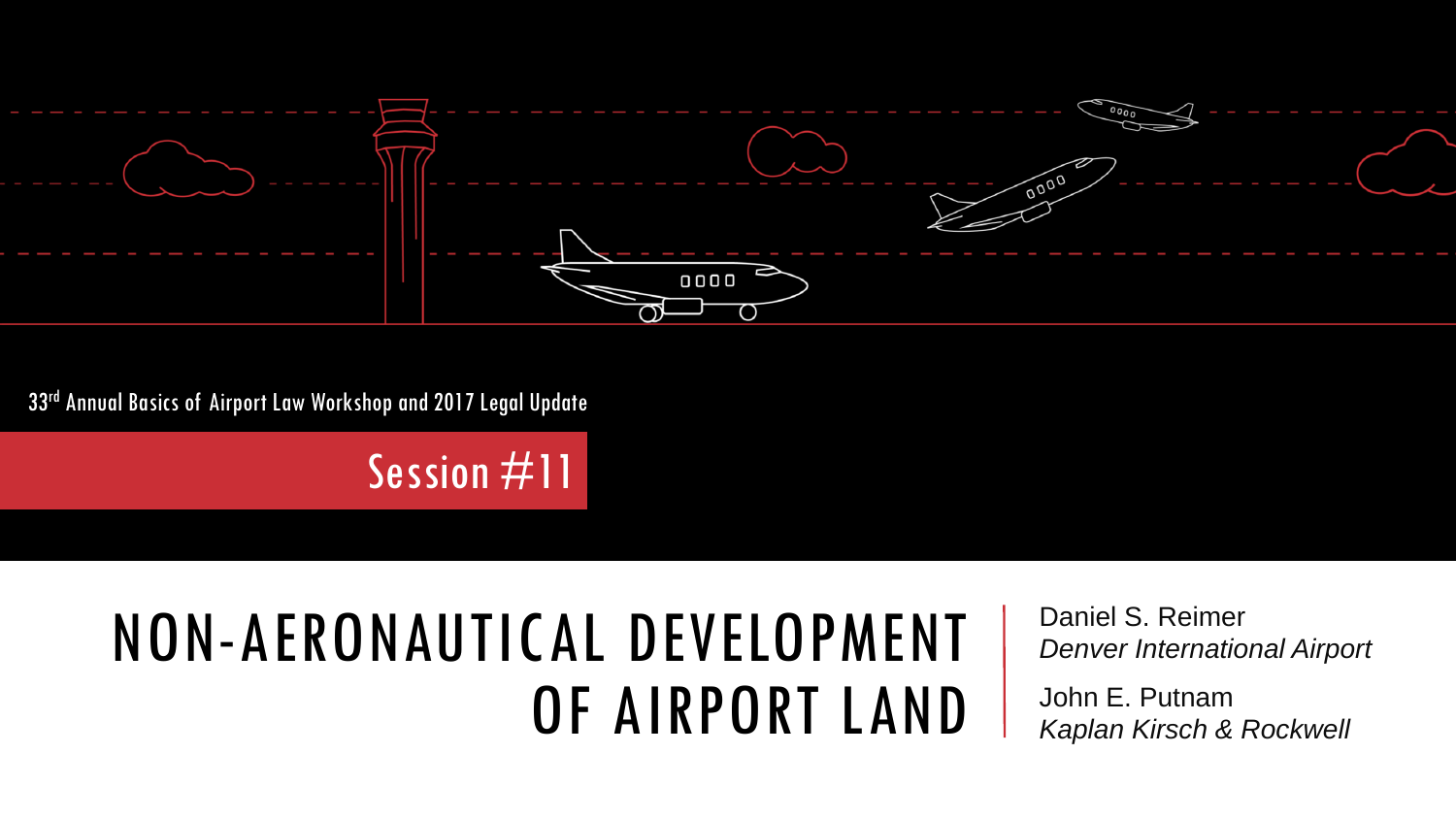# WHAT'S THE FUSS WITH NON-AERONAUTICAL?

#### Unique legal issues

- 1. FAA approval
- 2. Environmental review
- 3. Use of airport revenue
- 4. Agreement terms
- 5. Land use compatibility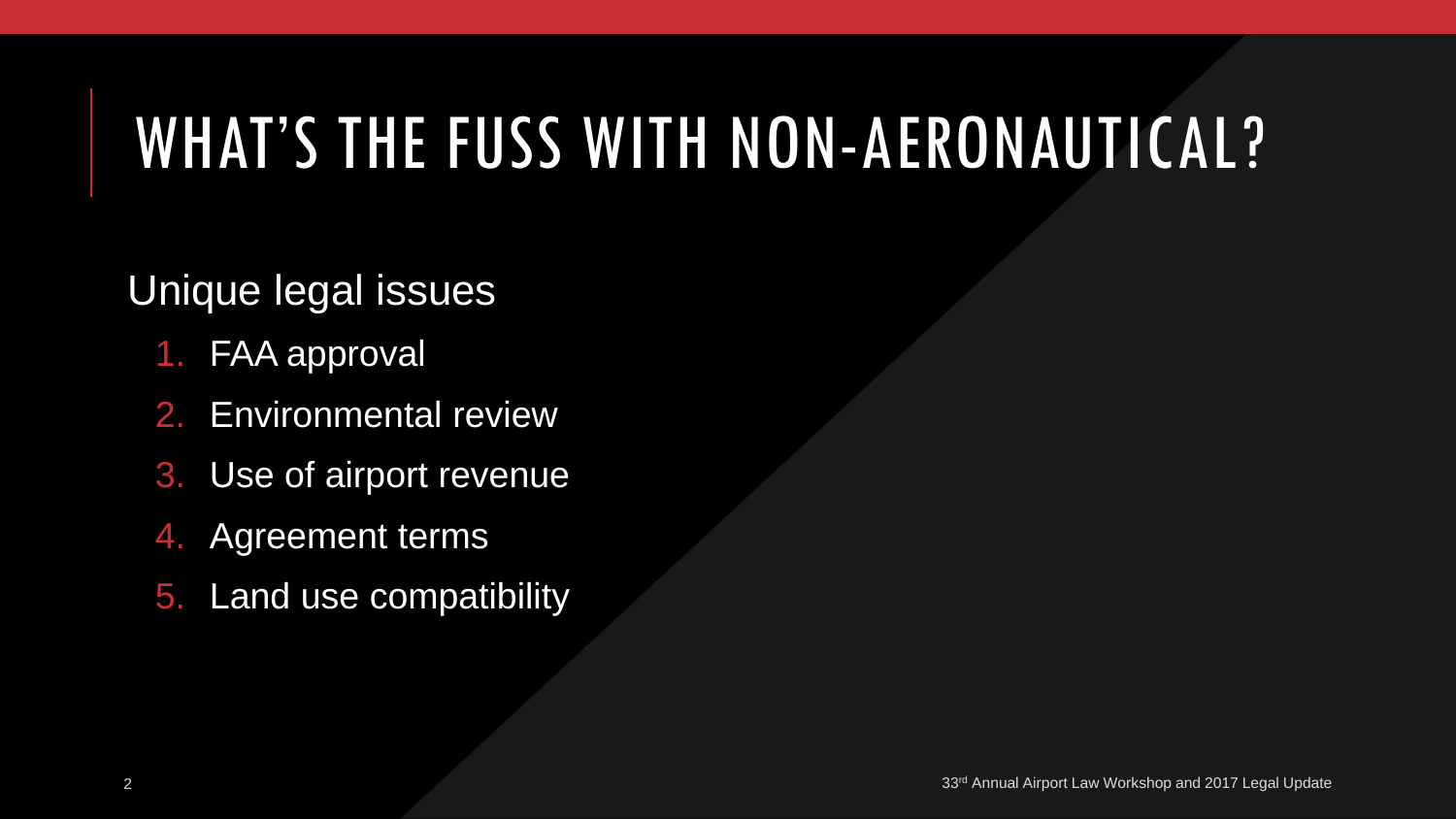# RELEVANT GRANT ASSURANCES

- 19 *Operation and Maintenance*
- 20 *Hazard Removal and Mitigation*
- 21 *Compatible Land Use*
- 22 *Economic Nondiscrimination*
- 24 *Fee and Rental Structure*
- 25 *Airport Revenues*
- 29 *Airport Layout Plan*
- 31 *Disposal of Land*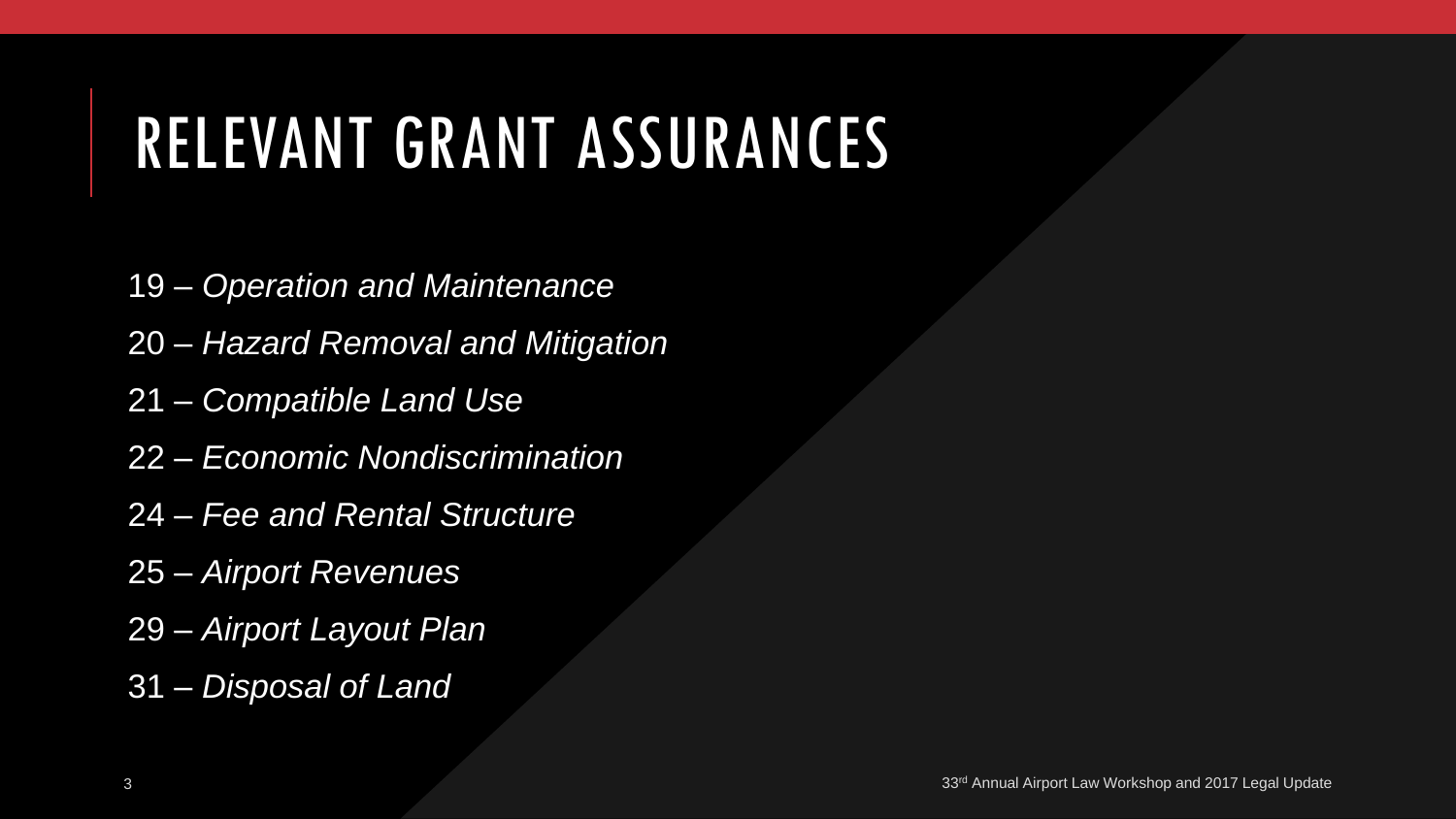#### FAA'S INTEREST: FAA GRANTS

 **"***When an airport sponsor requests and is awarded AIP funds to acquire land for development, it is obligated to ensure such lands are used for aeronautical purposes.***"** 

 Director's Determination*, Valley Aviation Services v. City of Glendale, p. 35-36* (FAA Docket 16-09-06)

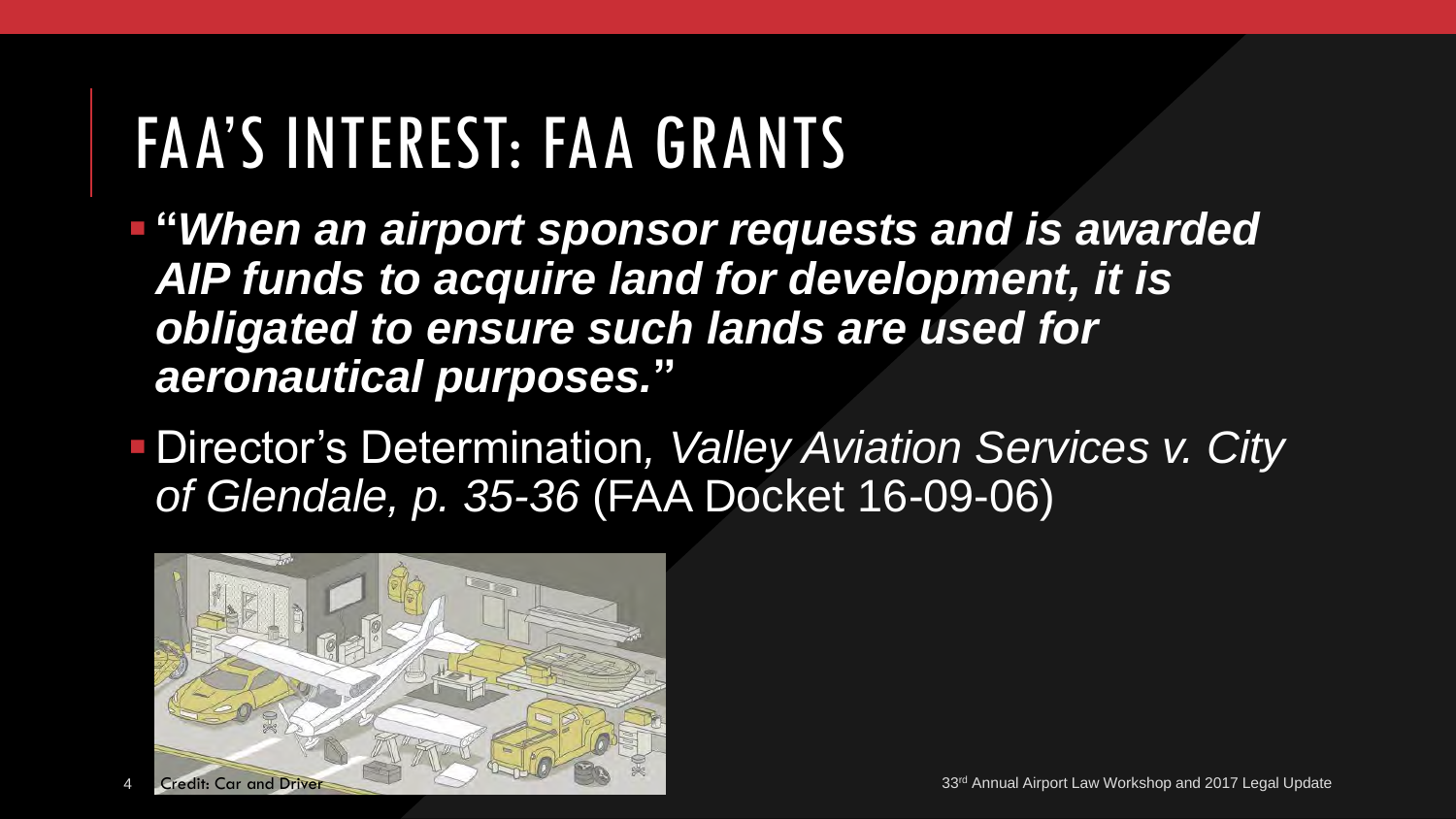# FAA'S INTEREST CONT.: ASSURANCE 19

*"[Grant Assurance 19: Operation and*  **Maintenance] prohibits a sponsor from causing or** *permitting any activity or action on the airport that would interfere with its use for airport purposes."*

*Valley Aviation Services* at 34.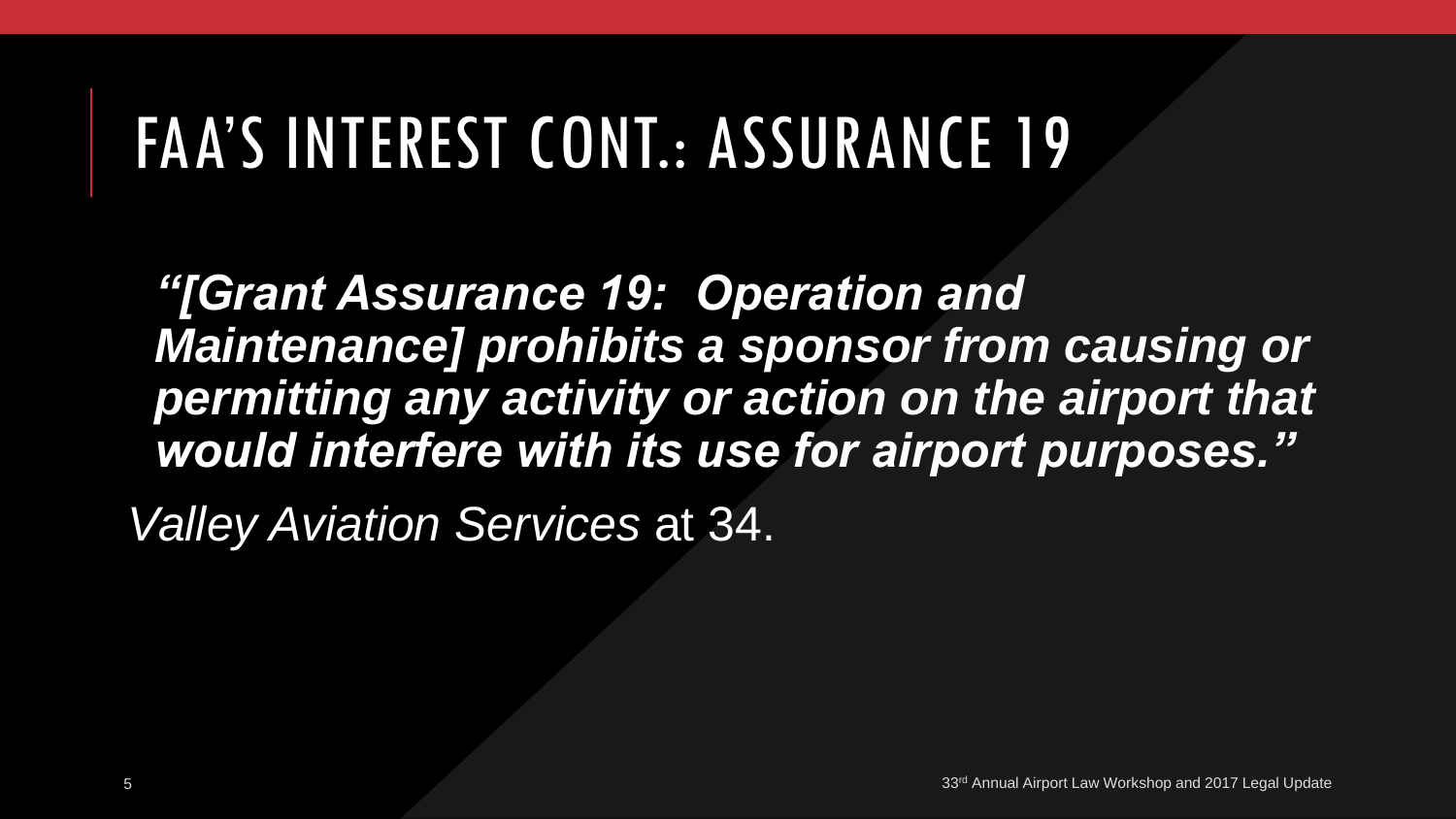# FAA'S INTEREST CONT.: AIRPORT LAYOUT PLAN

*"Allowing nonaeronautical use of land developed and designated as aeronautical on an approved airport layout plan is a violation of Grant Assurance 29, Airport Layout Plan."*

*Valley Aviation Services* at 36.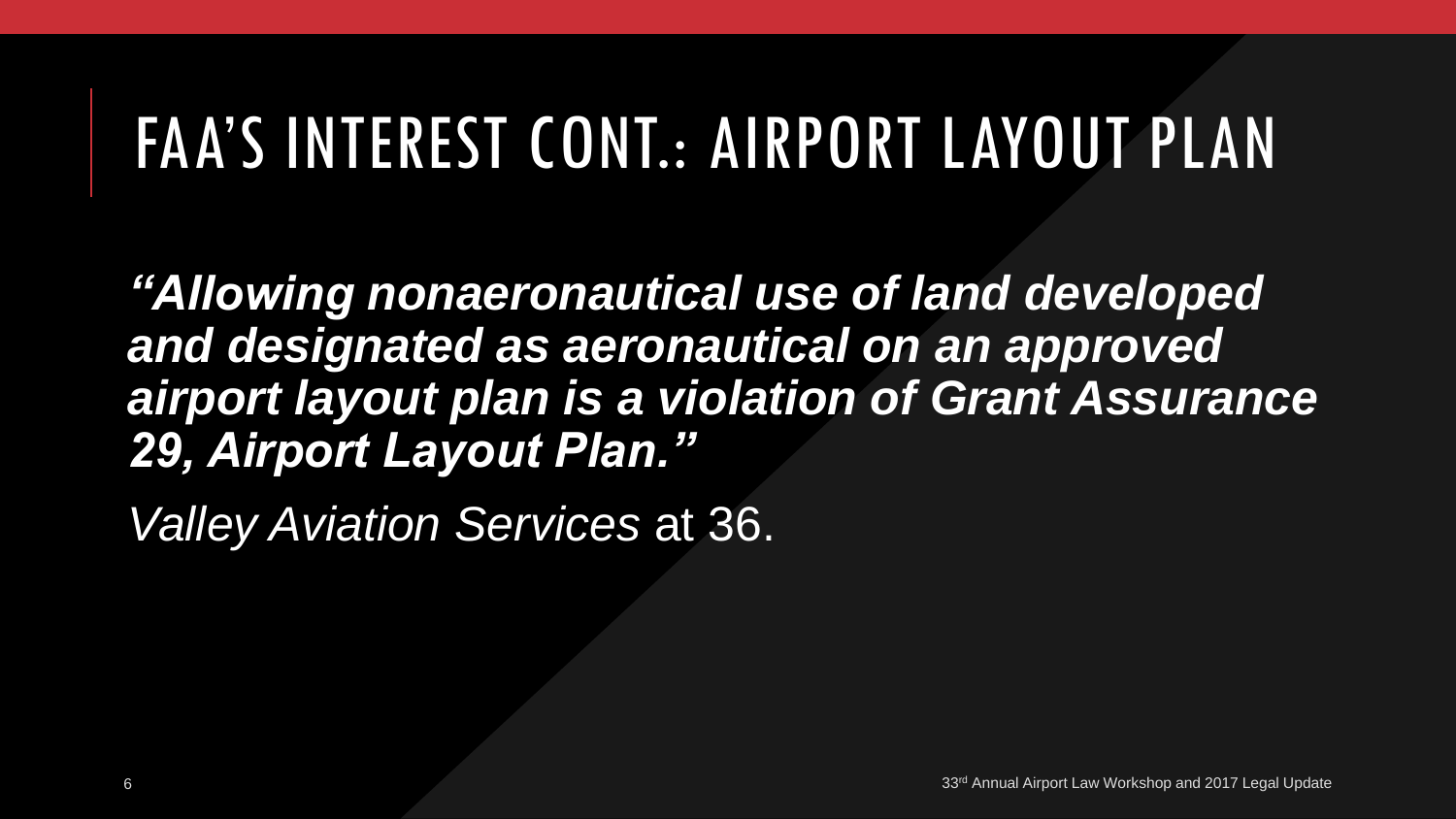# LEASE MAY REQUIRE RELEASE

- First step: determine whether intended land use is "aeronautical"
- Second step: Airport land can be used for "interim" and "concurrent" non-aeronautical uses consistent with Grant Assurances.
- **Third step: Airport operator must seek and obtain a "release"** from FAA for long-term leases.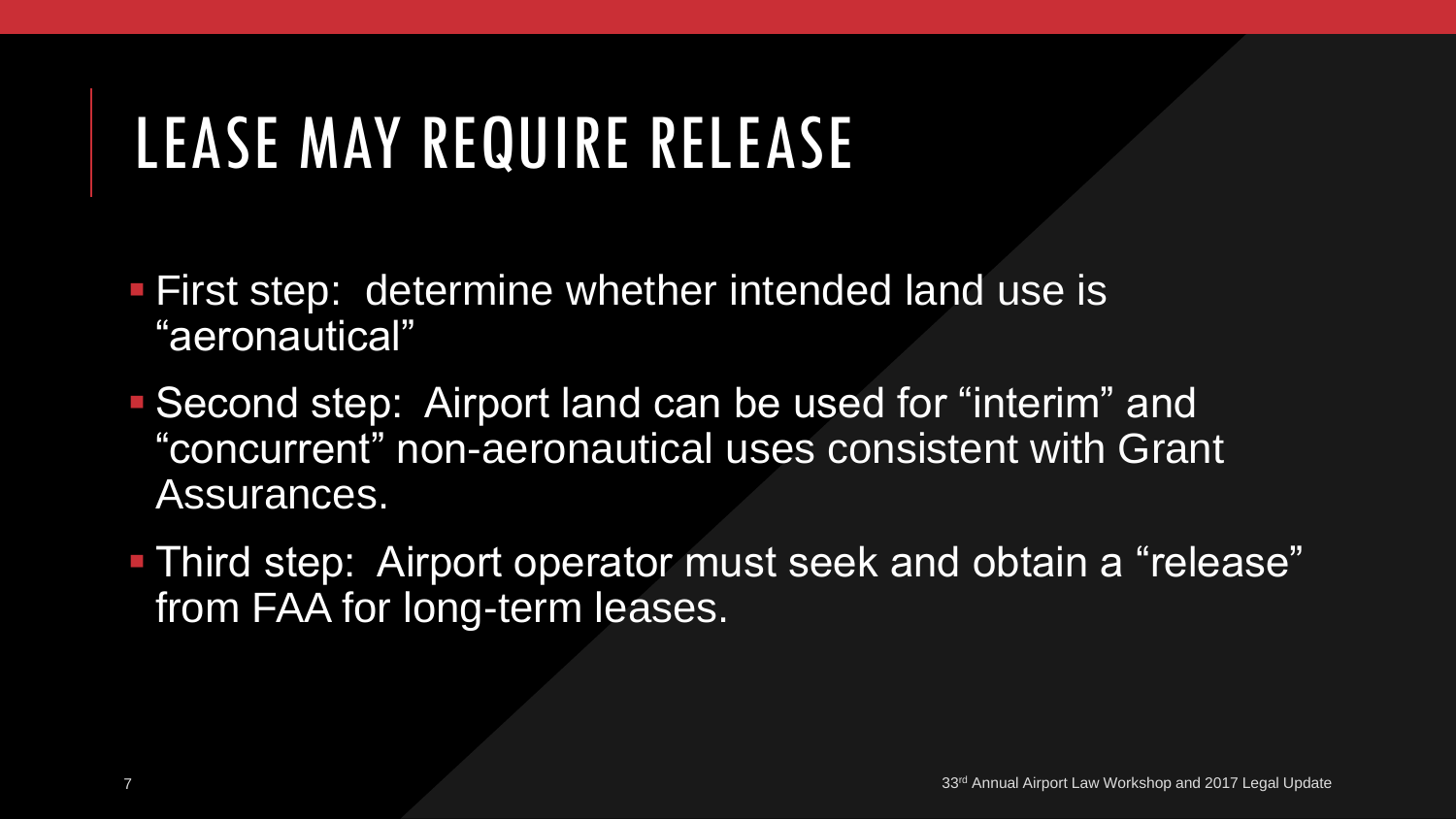### RELEASES

- Technically, airport is requesting to be *released* from Grant Assurance obligations.
- Release can be "full" or "partial".
- Once released, airport can enter into long-term lease.
- FAA may publish notice in the Federal Register and solicit comment.
- Airports should consult FAA Compliance Manual, Chapter 22.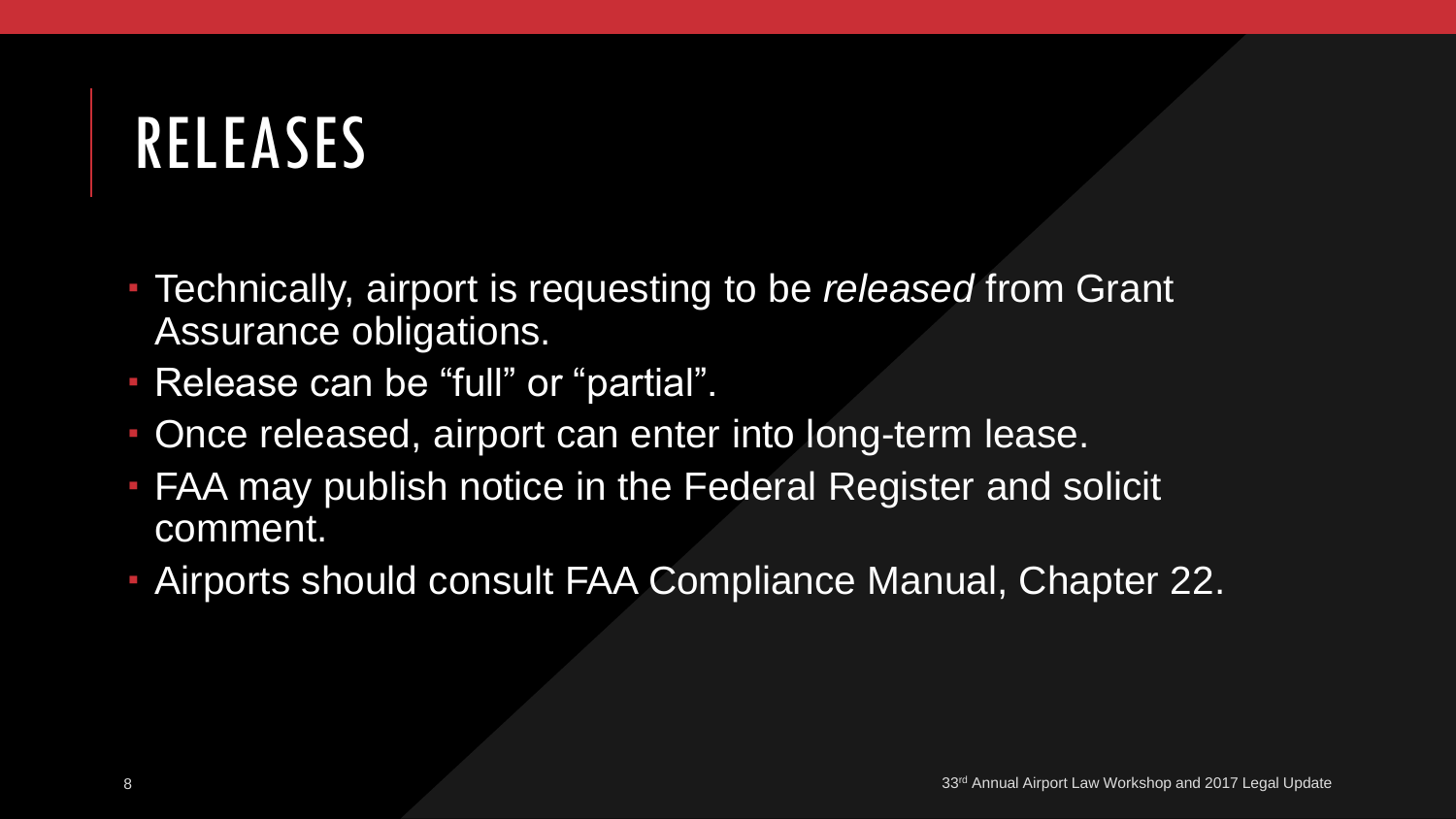# SALE WILL REQUIRE RELEASE

- **Federal law and Assurance 31 require land purchased with AIP funds to** be sold when no longer needed for airport or noise compatibility purposes.
- Airport must:
	- 1. return/reuse FAA's proportionate share of sale proceeds
	- 2. seek and obtain release from FAA to delete property from Exhibit "A" Property Map
	- 3. obtain fair market value
	- 4. treat sale proceeds as airport revenue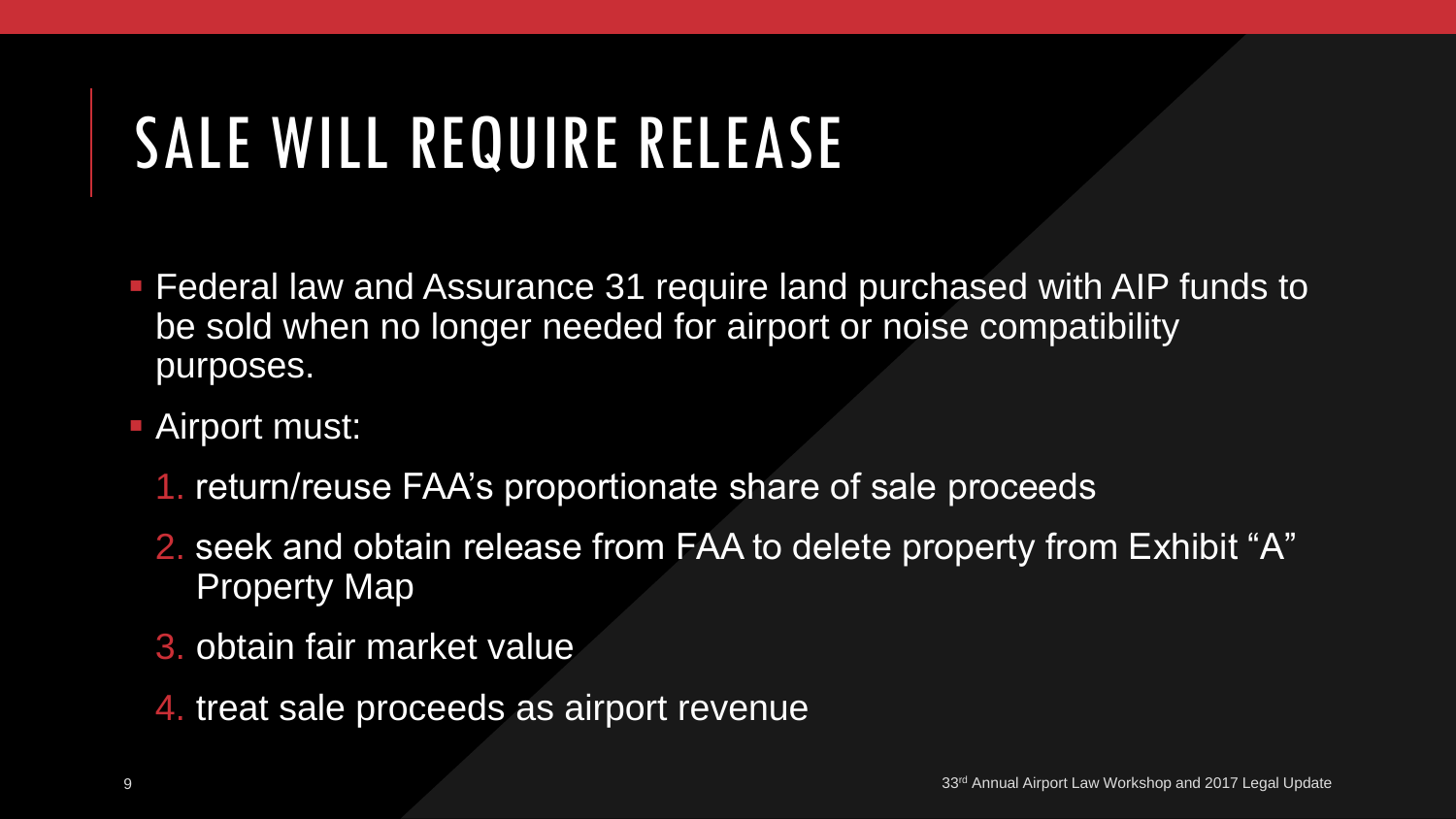# AIRPORT LAYOUT PLAN

- General assumption: all airport property not designated for nonaeronautical use is intended for aeronautical use
- As a result, airport must re-designate land identified for aeronautical use New designation: specific use or "revenue-generating nonaeronautical use"
- FAA's role in evaluating proposed ALP amendments is to evaluate impact on safety, efficiency and utility.
	- Here, FAA also will consider whether land may be needed for aeronautical use.
- **FAA action on ALP amendment is subject to NEPA.**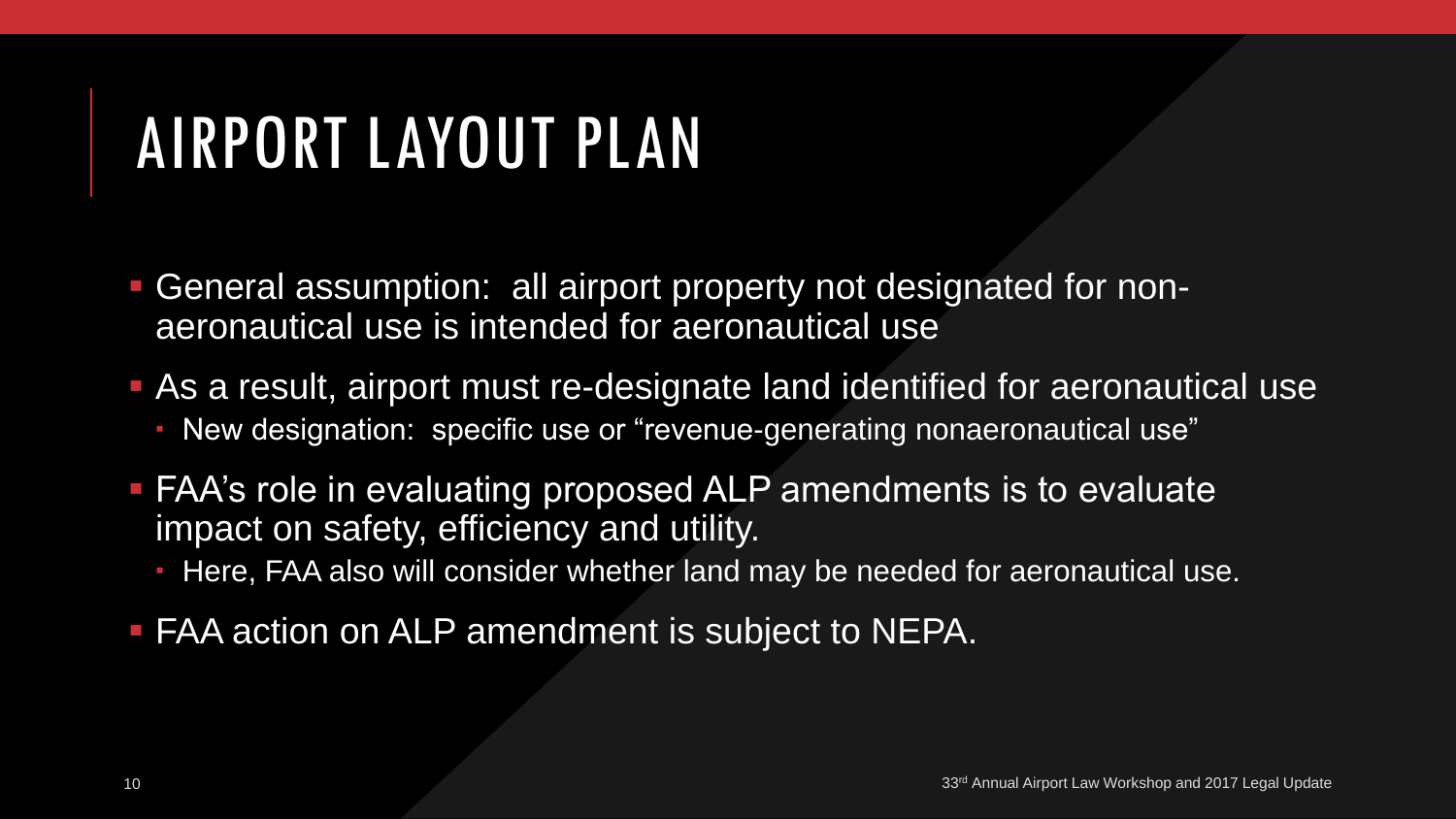#### ALP EXAMPLE: NON-AERONAUTICAL LAND USE

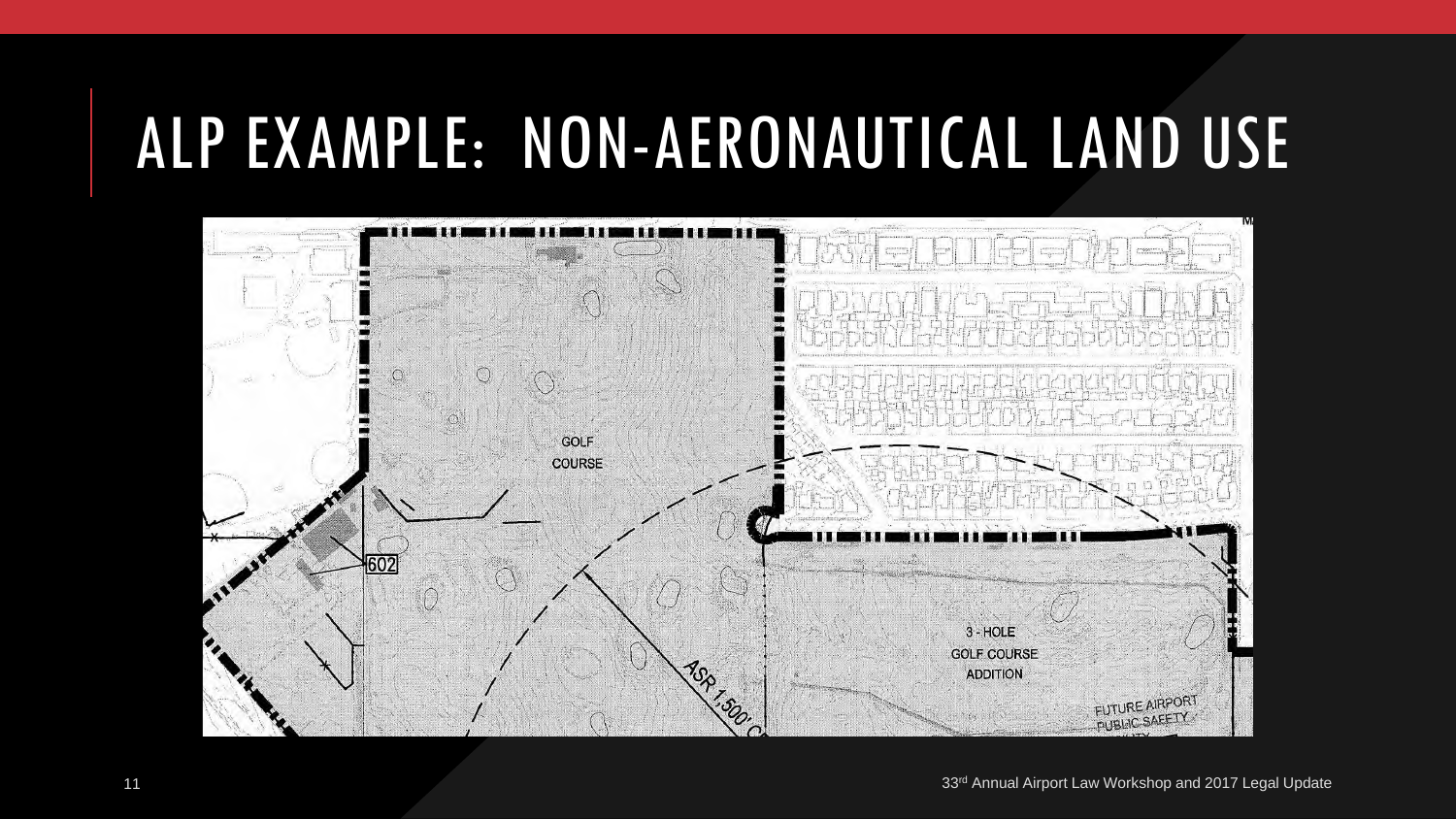#### REVENUE USE

- 1. Two assurances at issue: Assurance 24 (Fee and Rental Structure) and Assurance 25 (Revenue Use).
- 2. Sale and lease proceeds are almost always airport revenue.
- 3. Below FMV sale or lease may not be revenue diversion, but may violate self-sufficiency assurance. There are limited exceptions for certain public uses.
- 4. Airport typically can invest in on-airport infrastructure in support of commercial development.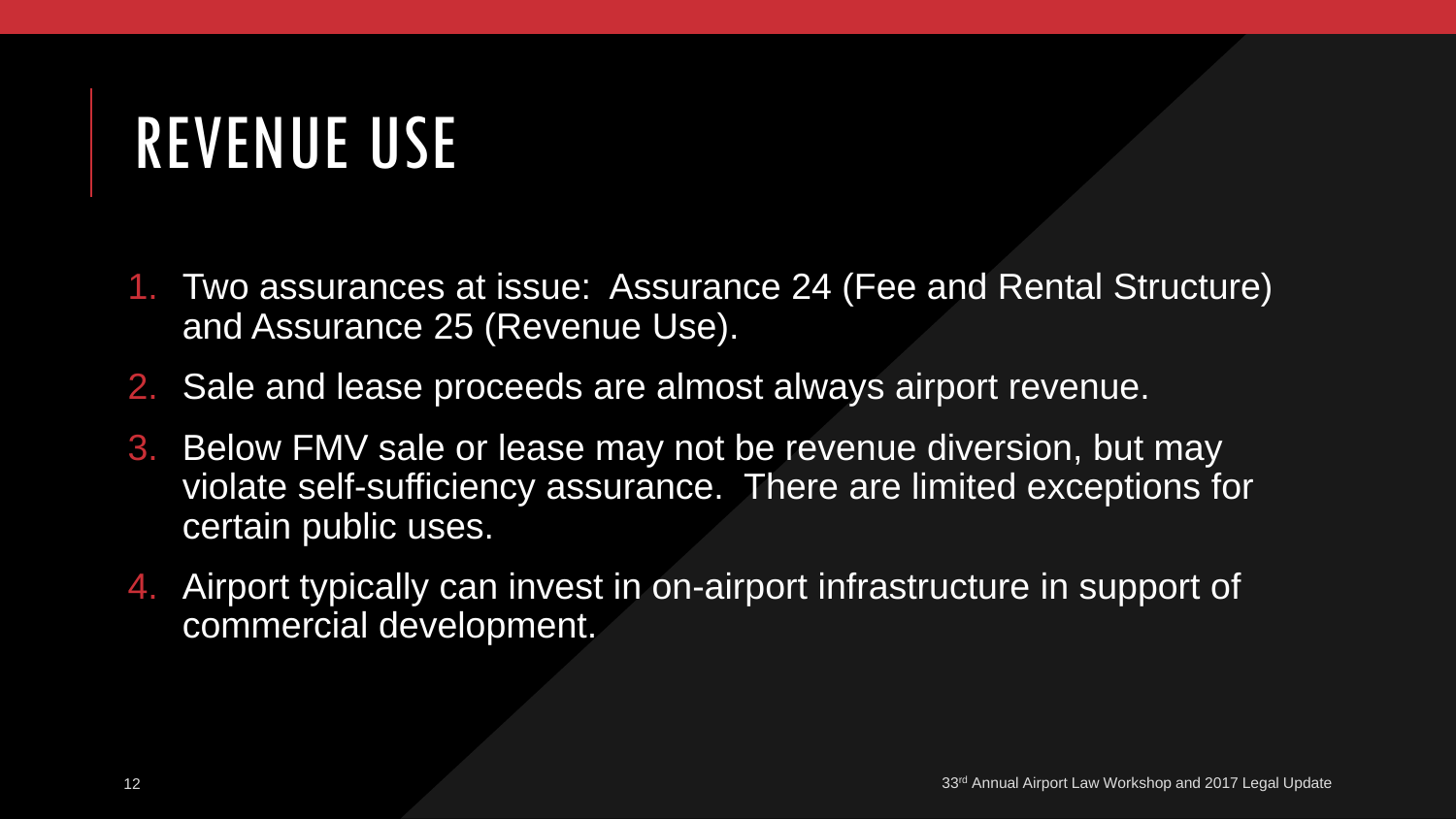# LAND USE COMPATIBILITY

- **FAA generally prohibits on-airport residential use.**
- Structures must be evaluated under FAR Part 77 for potential hazards to air navigation.
- Certain uses have additional requirements.
	- Solar arrays
	- Oil and gas wells
	- Cell towers
	- Agriculture and livestock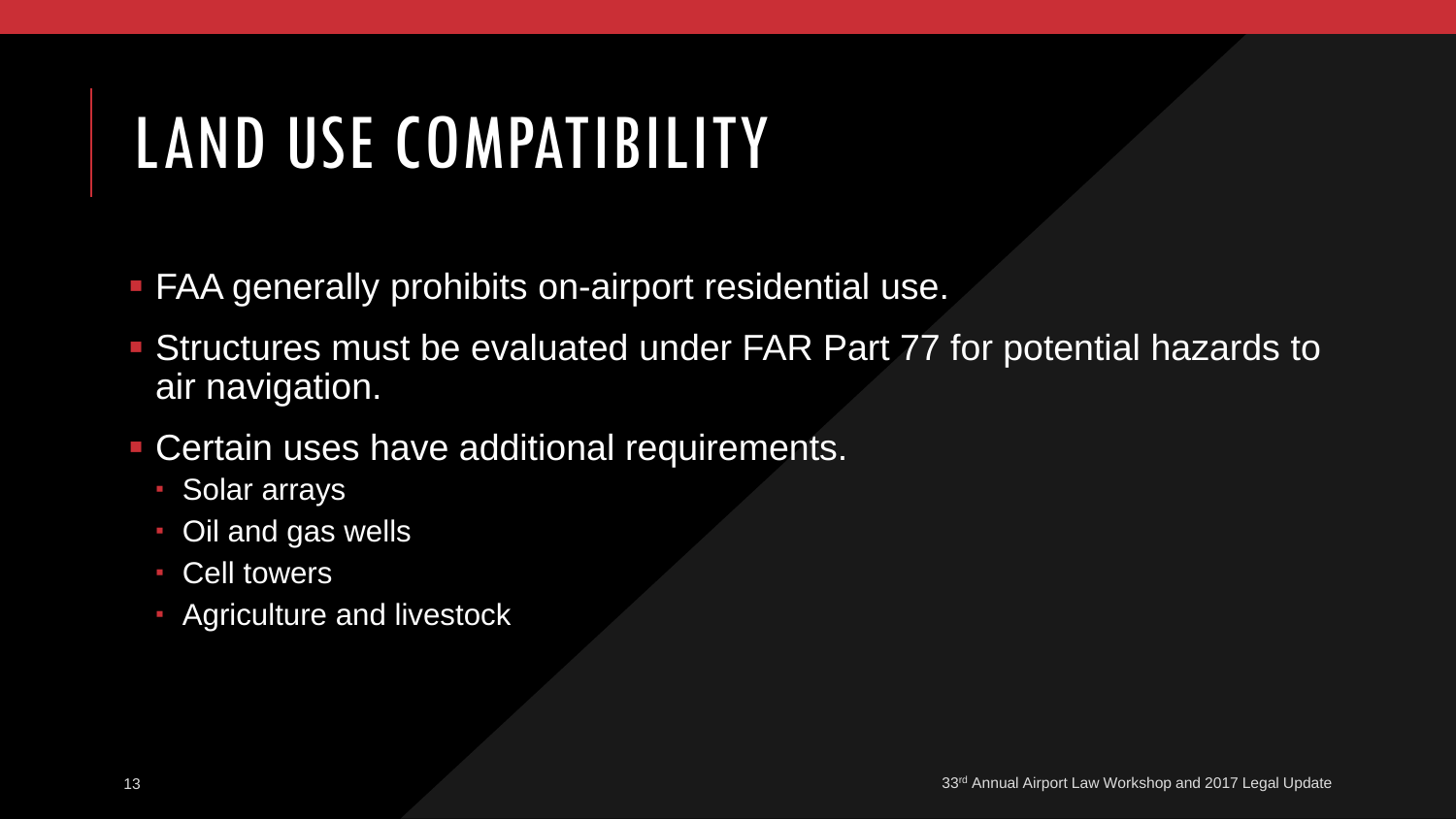# QUESTIONS TO ASK

- 1. Is land on Exhibit "A" Property Map?
- 2. Is planned use aeronautical or non-aeronautical?
- 3. Was land acquired with AIP grant funds or donated by the federal government?
- 4. How is land depicted on ALP?
- 5. Is airport planning sale or lease?
- 6. If lease, what is intended term?
- 7. How is rent to be established?
- 8. Is land intended for public purpose?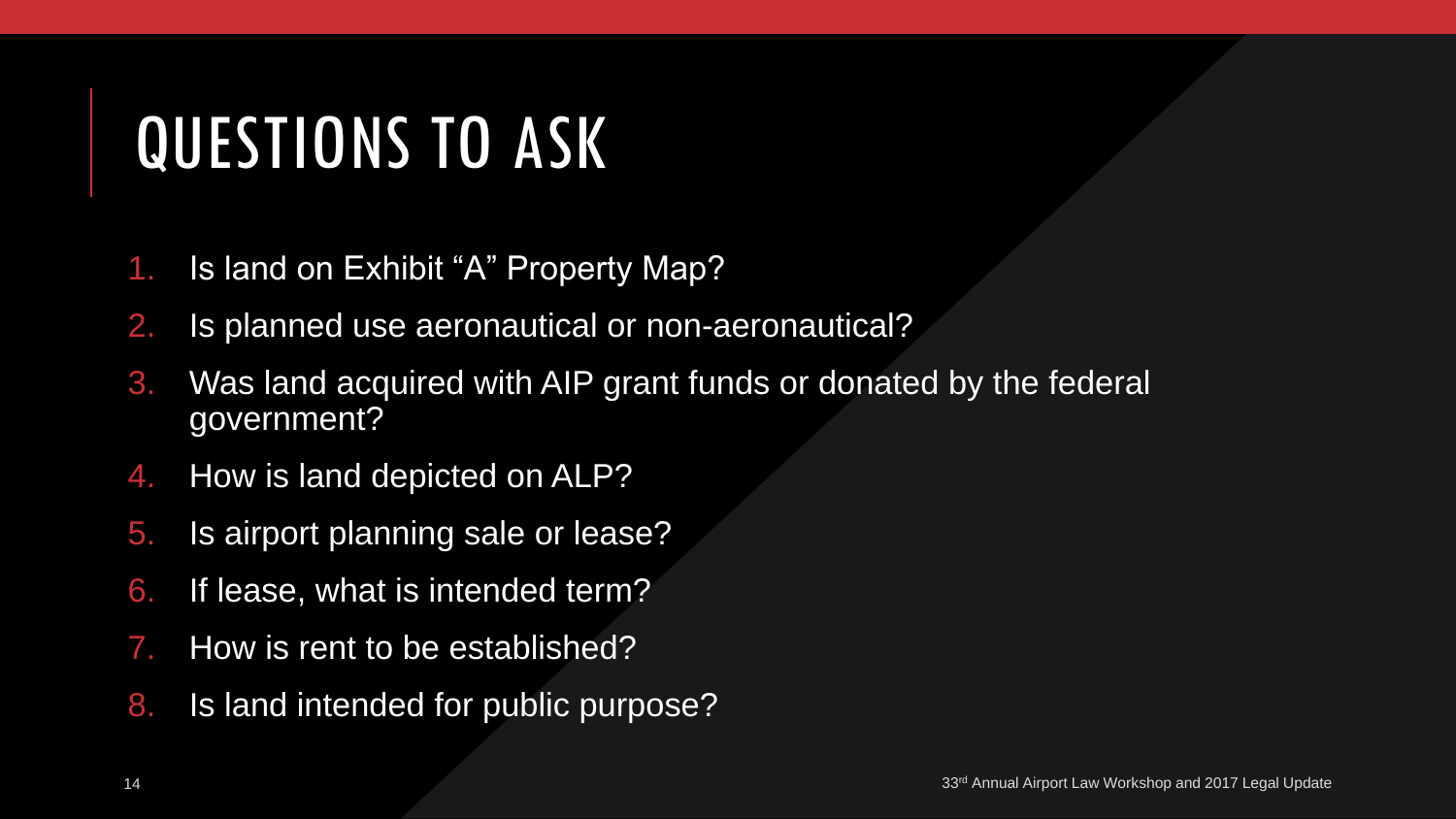# HYPOTHETICAL #1: OLYMPUS AIRPORT

- Olympus Airport is a small hub airport with a single runway owned and operated by Olympus County.
- The ALP and Master Plan show the addition of a new parallel runway.
- **The County Commissioners have asked that a large parcel overlapping** the proposed runway be made available for Amazon HQ.
- **The County Commissioners also directed that the Olympus Airport** provide the land at no cost, in light of the large economic impact and spinoff development from Amazon.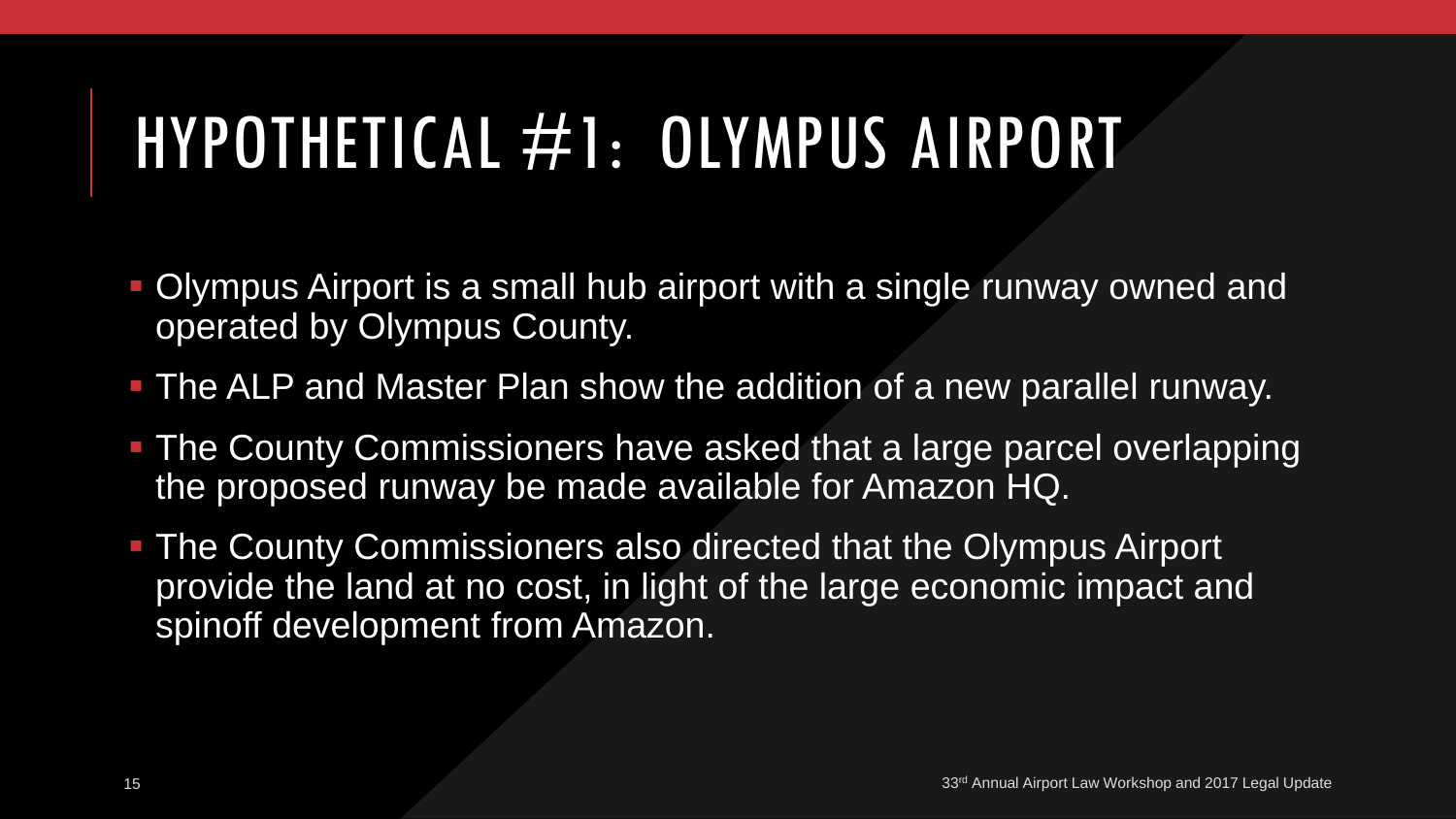# #2: IVORY TOWER AIRPORT

- **The Ivory Tower Airport has been approached by a local technical** college to develop a campus on airport property.
- The technical college would like to build the following facilities at the campus:
	- **Pilot training center**
	- Department of airport management
	- **Student dormitory**
	- Shooting range (for the criminal justice majors)
	- Satellite array for the astronomy department (to listen for extraterrestrial life)
	- Football stadium
	- Agricultural laboratory for testing various seeds and crops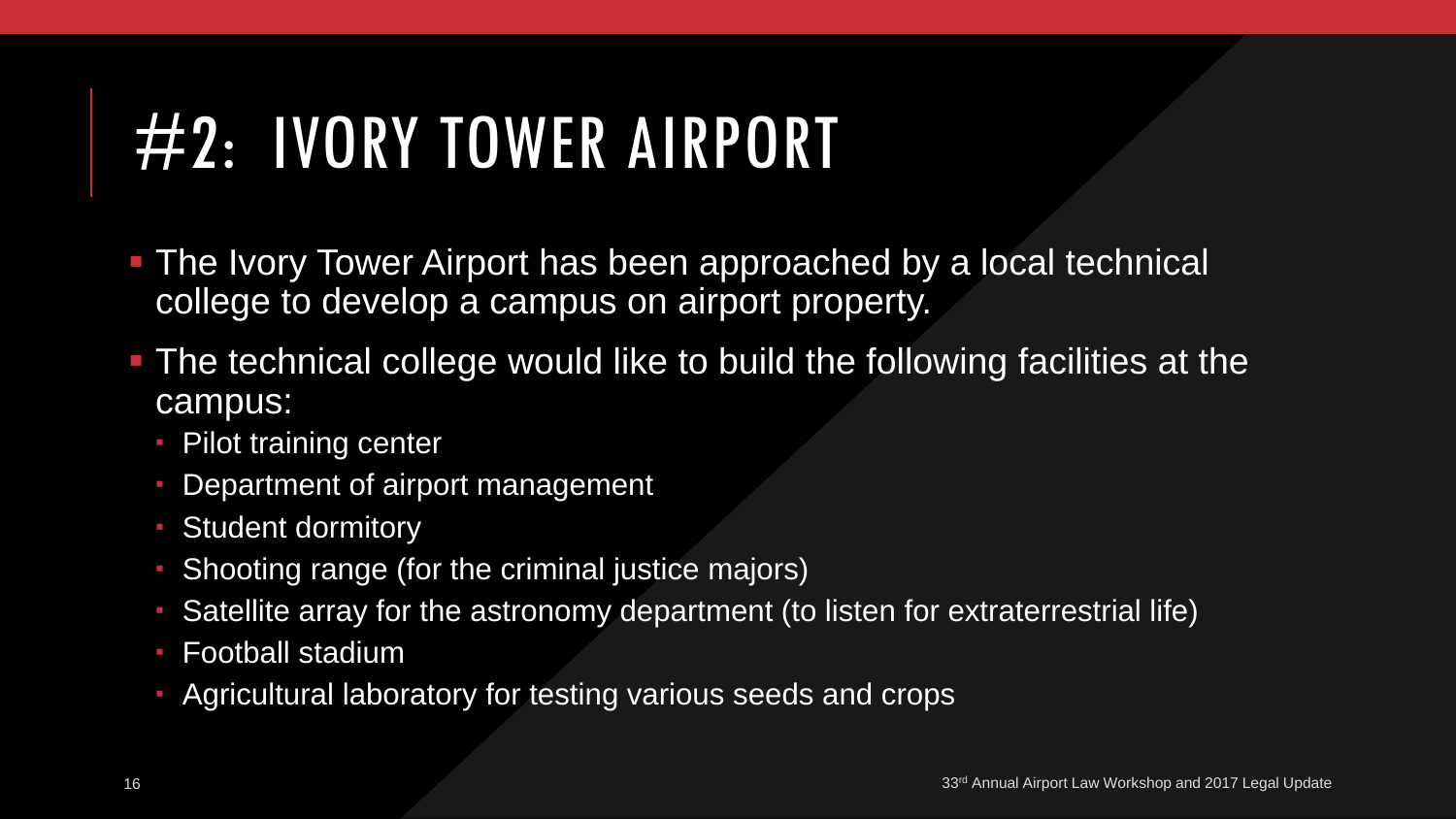# #3: MARÍN INTERNATIONAL AIRPORT

- **Marín currently has no uses in its Runway Protection** Zones
- A local farmer has approached Marín International to grow cannabis in the RPZs and surrounding areas
- **The farmer seeks a 10 year lease and proposes to pay** rent
- One RPZ includes land purchased with AIP grants; one was acquired as Surplus Property



Image: Huntsville Times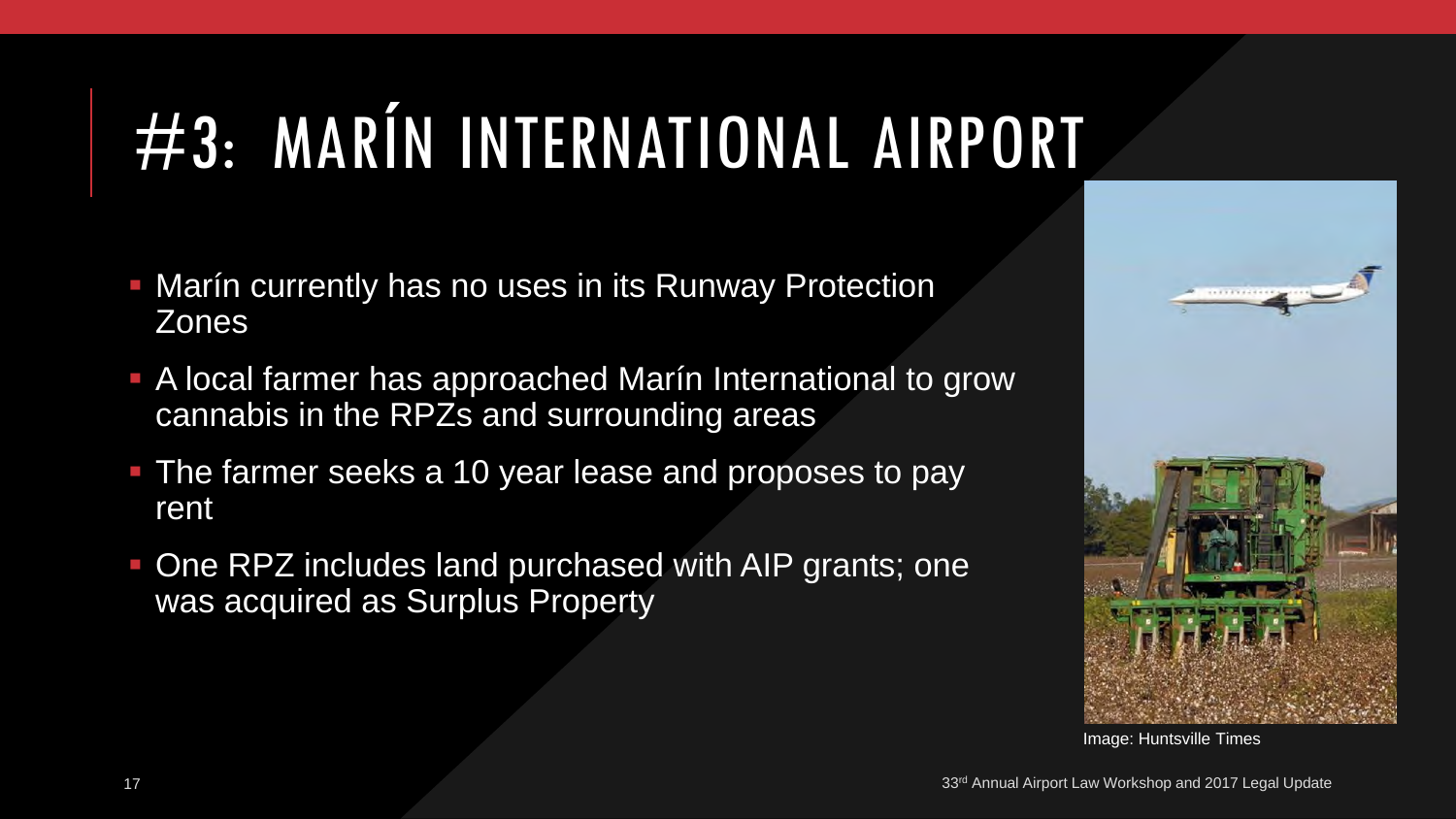# #4: APOLLO AIRPORT SOLAR FARM

- Apollo Airport has unused property along its primary runway, which generates no revenue
- **The ALP has no designated use for this** property
- **The Airport would like to make the property** available for Sparky Cooperative Electric Utility to erect a solar farm
- **The solar array would feed into the Sparky grid** and Sparky would use renewable credits to meet state renewable mandates
- The Airport would charge no rent, but place the panels in a prominent location to show how sustainable it is

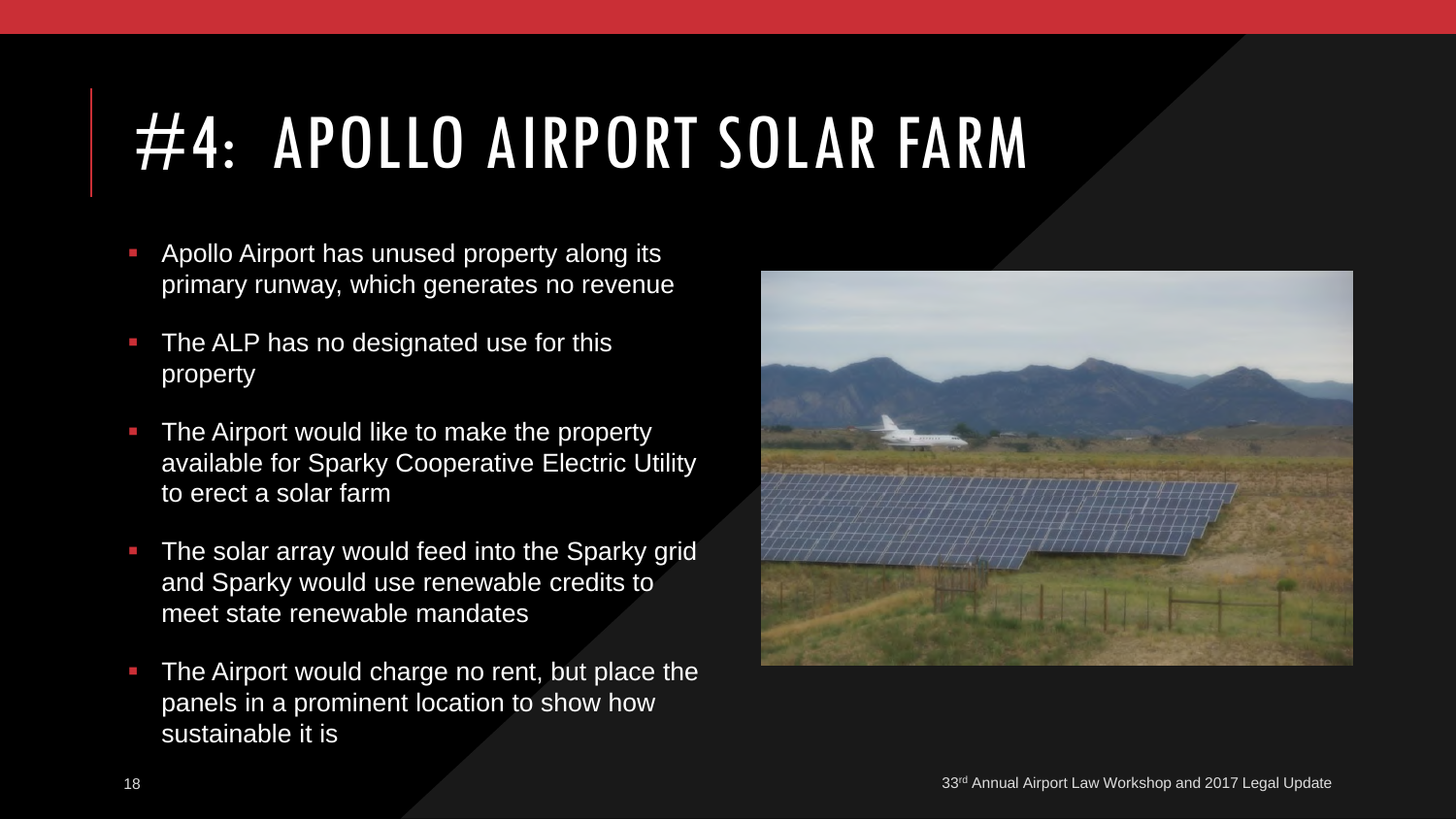# #5: ATLANTIS AIRPORT DRAINAGE

- County department proposes an above and below-ground stormwater drainage system on Atlantis Airport property
- Not currently on ALP; property was either acquired with AIP funds or Surplus **Property**
- The system will provide stormwater management and water quality benefits to airport, but also to a wider area off-airport
- County stormwater department proposes a 100 year lease and flat rent term split between airport and department
- The property overlaps with designated threatened jackalope habitat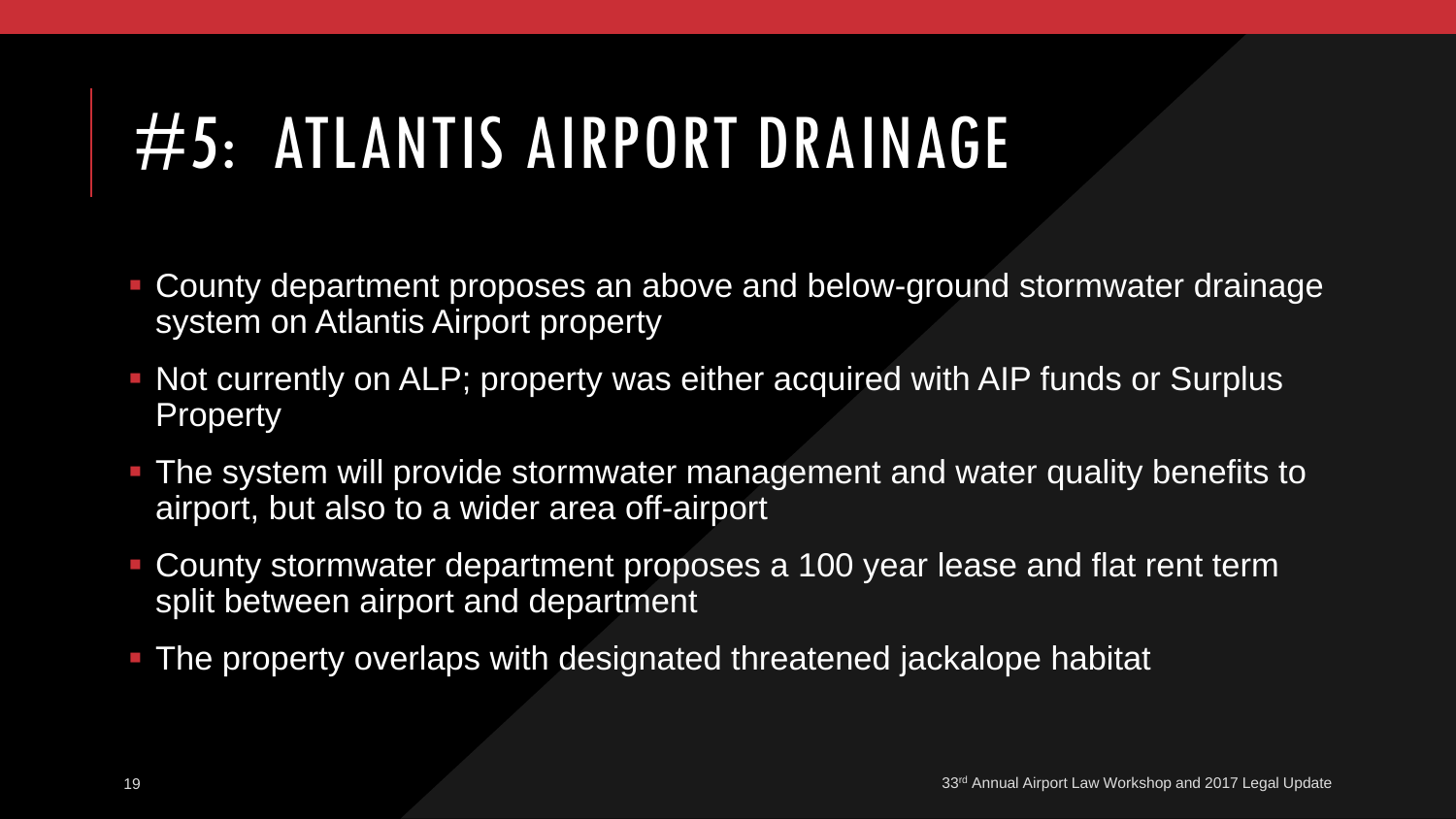# #6: CARBON REGIONAL AIRPORT

- **Airport Authority leases land from County**
- County is leasing subsurface mineral rights to OilCo
- **Pumps and other infrastructure will be on surface**
- County intends to keep all revenue from leases and royalties